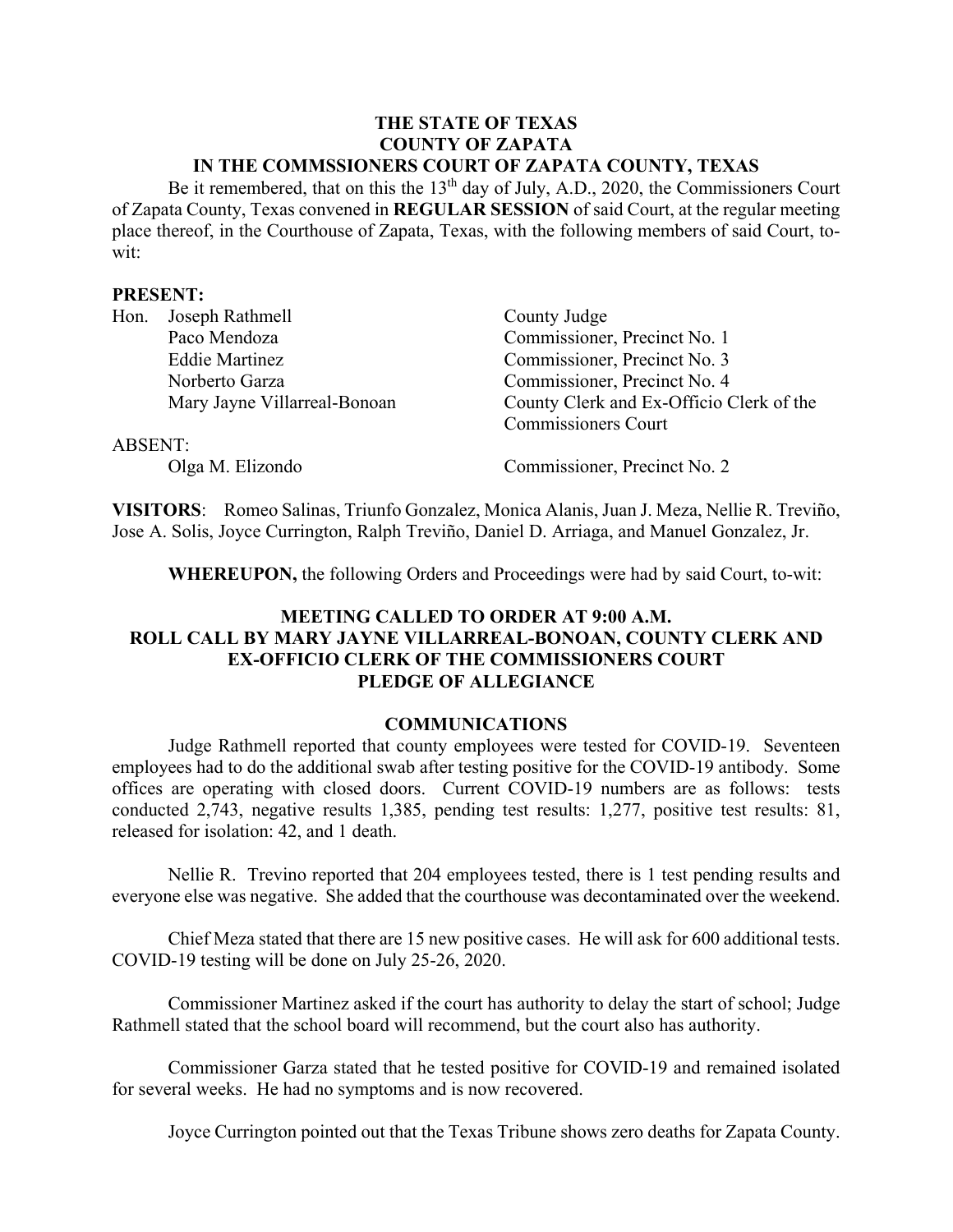#### **ORDER APPROVING INVOICES**

Motion was made by Commissioner Mendoza, seconded by Commissioner Garza, to approve invoices in the amount of \$1,023,543.41 as presented by Triunfo Gonzalez.

The above motion, being put to a vote, was approved by the affirmative vote of all members of the Court.

### **ORDER TO TABLE TREASURER'S REPORT**

Motion was made by Commissioner Mendoza, seconded by Commissioner Garza, to table the Treasurer's Report.

The above motion, being put to a vote, was approved by the affirmative vote of all members of the Court.

# **ORDER APPROVING CHECKS ISSUED**

Motion was made by Commissioner Mendoza, seconded by Commissioner Elizondo, to approve checks issued in the amount of \$1,023,543.41 as requested by Hon. Romeo Salinas, County Treasurer.

The above motion, being put to a vote, was approved by the affirmative vote of all members of the Court.

## **TAX / ASSESSOR COLLECTOR'S REPORT**

Tax Assessor/Collector's office reported Hotel-Motel tax collections in the amount of \$5,250.64 for the month of June with a year–to-date total of \$73,803.72. Tax collections at a rate of 85.07% for a total base tax collected of \$5,529,862.47.

## **ORDER APPROVING MEASURES TO ADDRESS SURGE IN LOCAL COVID-19 CASES**

Motion was made by Commissioner Mendoza, seconded by Commissioner Martinez, to approve measures to address surge in local COVID-19 cases. Curfew is now indefinite, effective immediately, except for election night; close 8-liners and extend sign up period, there will be no refunds, however, the time they are closed will be added to the end of the renewal date, as requested by Hon. Joe Rathmell, County Judge.

The above motion, being put to a vote, was approved by the affirmative vote of all members of the Court.

## **ORDER TO TABLE REQUEST FOR ABATEMENT NO. 2 ZAPATA COUNTY-RELOJ DEL SOL WIND FARM, LLC**

Motion was made by Commissioner Garza, seconded by Commissioner Martinez, to approve to table request for Abatement Amendment No. 2 Zapata County-Reloj Del Sol Wind Farm, LLC to reflect a shift in the construction completion date as requested by Hon. Joe Rathmell, County Judge.

The above motion, being put to a vote, was approved by the affirmative vote of all members of the Court.

# **ORDER AWARDING ADMINISTRATION SERVICES TO ESSER AND COMPANY CONSULTING LLC FOR THE 2020 COLONIA FUND CONSTRUCTION ROUND 2 OF TXCDBG PROGRAM**

Motion was made by Commissioner Mendoza, seconded by Commissioner Garza, to award Administration Services to Esser and Company Consulting LLC, for the 2020 Colonia Fund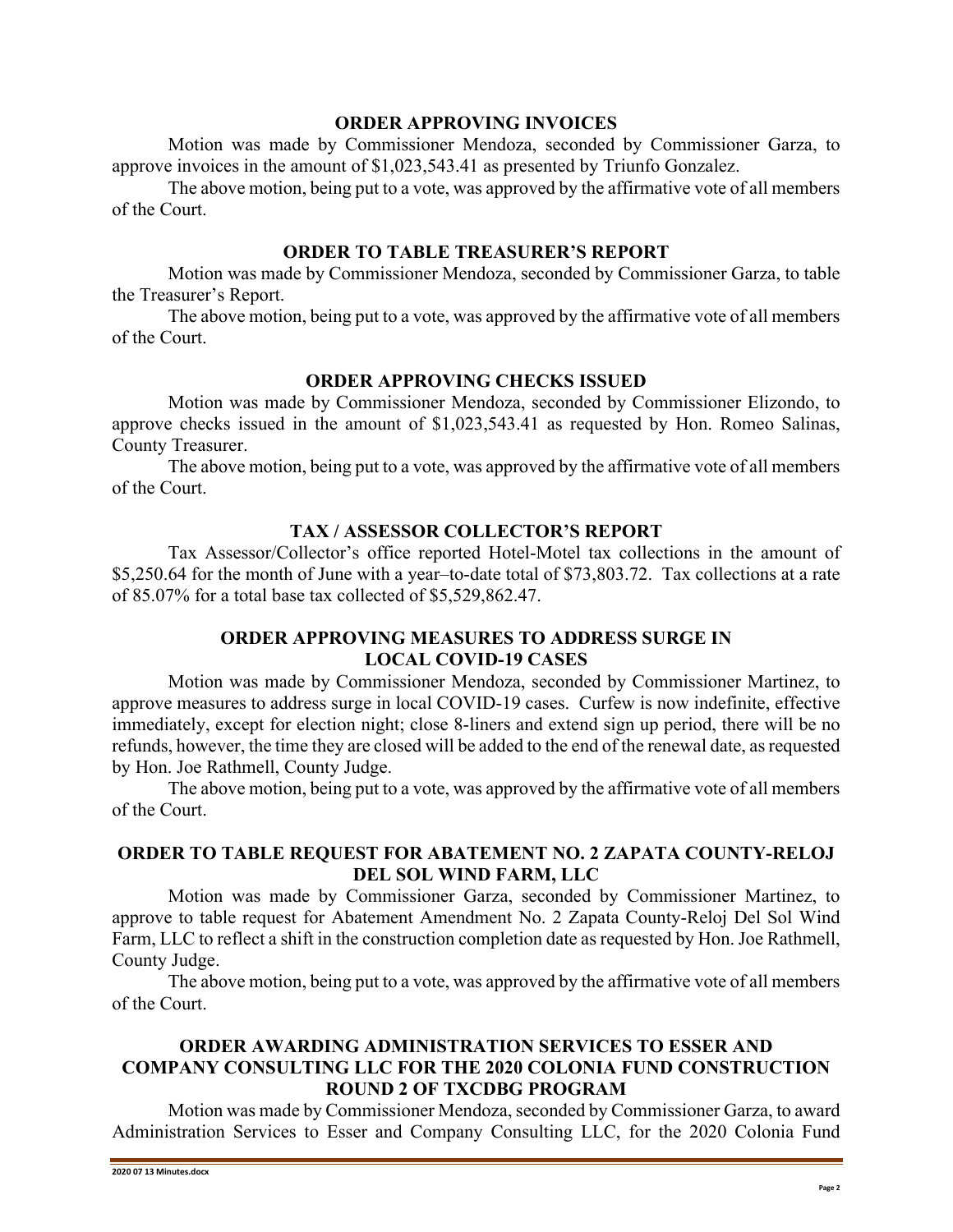Construction Round 2 of the TxCDBG Program of the Texas Department of Agriculture as requested by Hon. Joe Rathmell, County Judge.

The above motion, being put to a vote, was approved by the affirmative vote of all members of the Court.

### **ORDER AWARDING ADMINISTRATION SERVICE TO ESSER AND COMPANY CONSULTING LLC FOR TXCDBG GRANT APPLICATION FOR FAST FUNDS**

Motion was made by Commissioner Martinez, seconded by Commissioner Garza, to award Administration Service to Esser and Company Consulting LLC, for a TxCDBG grant application for FAST Funds as requested by Hon. Joe Rathmell, County Judge.

The above motion, being put to a vote, was approved by the affirmative vote of all members of the Court.

# **ORDER AWARDING AN ADMINISTRATOR TO OVERSEE ZAPATA COUNTY'S CORONAVIRUS RELIEF FUNDING TO ESSER AND COMPANY CONSULTING LLC**

Motion was made by Commissioner Mendoza, seconded by Commissioner Garza, to award an administrator to oversee Zapata County's Coronavirus Relief Funding to Esser and Company Consulting LLC, with a 5% consultant fee, as requested by Hon. Joe Rathmell, County Judge.

The above motion, being put to a vote, was approved by the affirmative vote of all members of the Court.

## **ORDER AWARDING ENGINEERING SERVICES TO PREMIER ENGINEERING FOR THE 2020 FUND CONSTRUCTION ROUND 2 OF THE TXCDBG PROGRAM**

Motion was made by Commissioner Garza, seconded by Commissioner Mendoza, to award engineering services to Premier Engineering for the 2020 Colonia Fund Construction Round 2 of the TxCDBG Program of the Texas Department of Agriculture as requested by Hon. Joe Rathmell, County Judge.

The above motion, being put to a vote, was approved by the affirmative vote of all members of the Court.

#### **ORDER ADOPTING MINIMUM STANDARDS TO TAX SALE BIDDERS AS SET FORTH BY TEXAS STATUTE**

Motion was made by Commissioner Garza, seconded by Commissioner Mendoza, to adopt minimum standards for Tax Sale Bidders as set Forth by Texas Statute. Minimum requirements are codified in Sec.34.011 of the Texas Property Tax Code as requested by Hon. Adriana Figueroa, Tax Assessor.

The above motion, being put to a vote, was approved by the affirmative vote of all members of the Court.

## **ORDER APPROVING EQUIPMENT AGREEMENT WITH ARGUINDEGUI OIL COMPANIES FOR ZAPATA COUNTY SHOP**

Motion was made by Commissioner Mendoza, seconded by Commissioner Garza, to approve the Equipment Agreement with Arguindegui Oil Companies for Zapata County Shop as requested by Triunfo Gonzalez, County Auditor.

The above motion, being put to a vote, was approved by the affirmative vote of all members of the Court.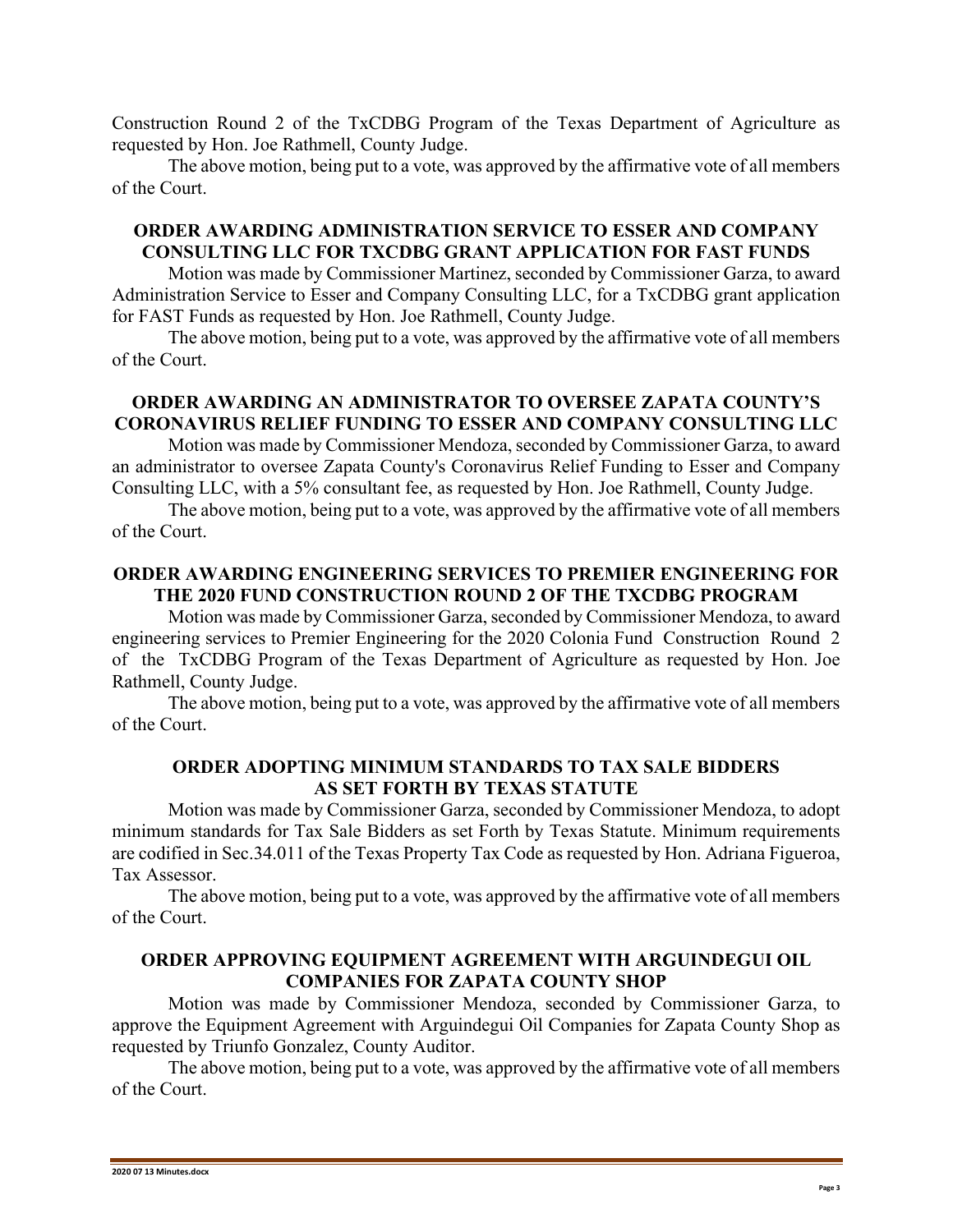#### **ORDER APPROVING SALARY INCREASE FOR JUAN MANUEL IMARTINEZ III**

Motion was made by Commissioner Mendoza, seconded by Commissioner Martinez, to approve a salary increase for Juan Manuel Martinez III, from \$11.35 per hour to \$13.21 per hour to be paid from (10-543-107 - Slot #29 Incentives). He has achieved the Paramedic License as requested by J.J. Meza, Fire Chief.

The above motion, being put to a vote, was approved by the affirmative vote of all members of the Court.

### **ORDER APPROVING PURCHASE OF 27 PHONE RADIOS FROM FIRST NET**

Motion was made by Commissioner Mendoza, seconded by Commissioner Martinez, to approve purchase of 27 phone radios from First Net, at a monthly rate of \$26.00 each per month for a total of \$702 per month (\$8,427 annually), to be paid out of the Tobacco Fund as requested by J.J. Meza, Fire Chief.

The above motion, being put to a vote, was approved by the affirmative vote of all members of the Court.

### **ORDER APPROVING TO AMEND ASSIGNMENT FOR GROUND LEASE BETWEEN COUNTY OF ZAPATA AND COMMUNITY DEVELOPMENT INSTITUTE HEAD START (CDIHS)**

Motion was made by Commissioner Mendoza, seconded by Commissioner Garza, to approve to amend Assignment Agreement for ground lease between the County of Zapata and Community Development Institute Head Start (CDIHS) to reflect new operations by AVANCE, Inc. as requested by Dr. M. Teresa Granillo, AVANCE Chief Executor Director.

The above motion, being put to a vote, was approved by the affirmative vote of all members of the Court.

#### **ORDER APPROVING PAYMENT OF INVOICES AND STATUS REVIEW FOR ZAPATA COUNTY JAIL REPAIRS**

Motion was made by Commissioner Mendoza, seconded by Commissioner Martinez, to approve payment of invoice payable to Deep South Haulers in the amount of \$6,028.37 and invoice payable to Premier Engineering in the amount of \$2,500.00, for staking; to be paid out of the Fund Balance account for the Zapata County Jail Repairs as requested by Manuel Gonzalez, Premier Engineering. Valley gutters have been installed and grading for offset drainage has been done.

The above motion, being put to a vote, was approved by the affirmative vote of all members of the Court.

## **ORDER APPROVING PAYMENT OF RETAINAGE FEE TO ACP AND STATUS REVIEW FOR ZAPATA COUNTY WASTEWATER TREATMENT PLANT**

Motion was made by Commissioner Garza, seconded by Commissioner Mendoza, to approve payment of retainage fee to ACP, in the amount of \$311,428.52 for the Zapata County Wastewater treatment plant, as requested by Manuel Gonzalez, Premier Engineering. The project has been completed; it has a one year warranty after they receive acceptance letter from Zapata County.

The above motion, being put to a vote, was approved by the affirmative vote of all members of the Court.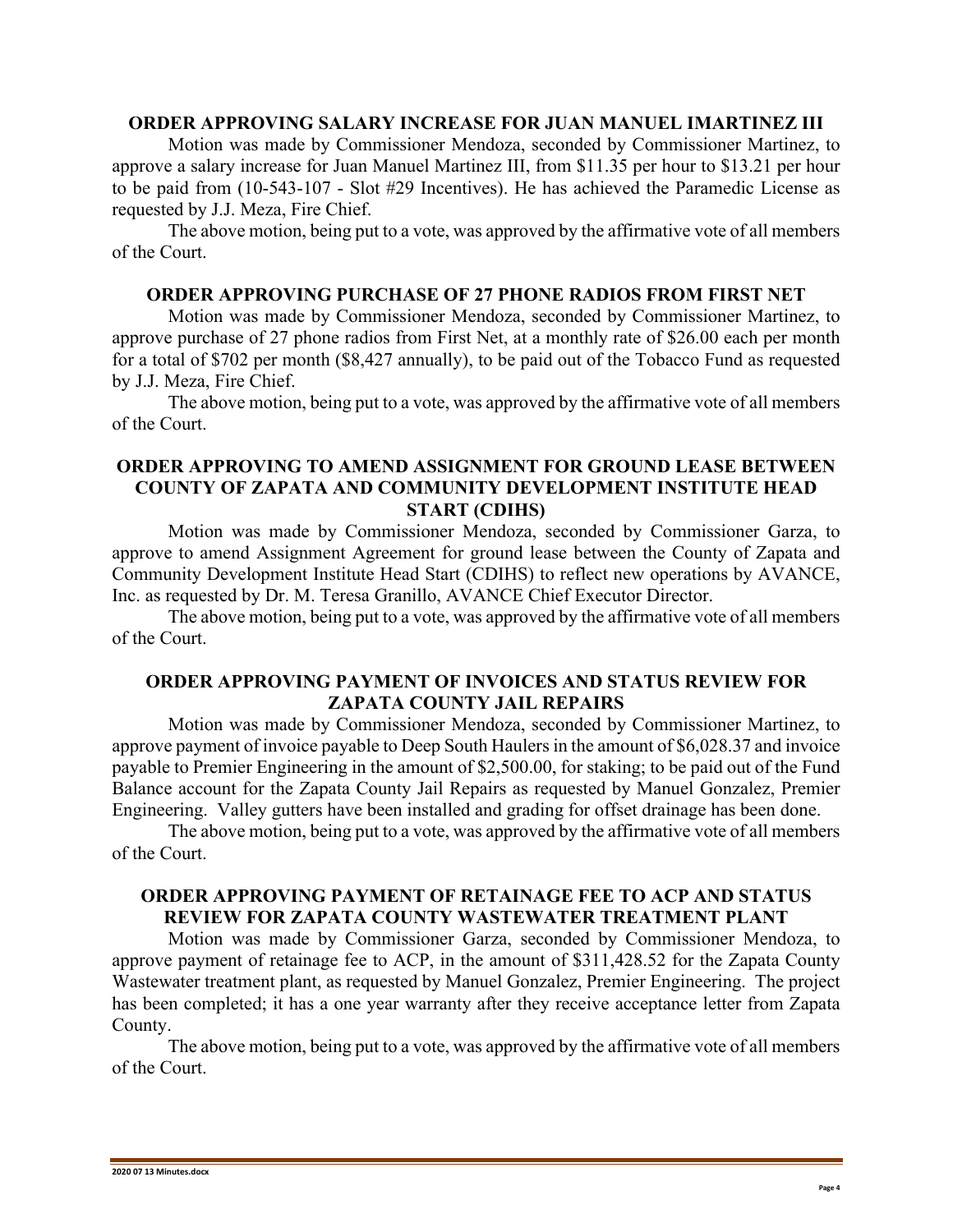## **ORDER APPROVING CONSENT ITEMS**

Motion was made by Commissioner Mendoza, seconded by Commissioner Martinez, to approve consent items as follows:

|             | .<br><b>DEPARTMENT</b>      | <b>LINE ITEM</b> | <b>FUND</b>             | <b>AMOUNT</b> |
|-------------|-----------------------------|------------------|-------------------------|---------------|
| <b>FROM</b> | Justice of the Peace Pct. 3 | 10-455-319       | Drug Testing            | \$500.00      |
| TO:         | Justice of the Peace Pct. 3 | 10-455-312       | Supplies                | \$500.00      |
| <b>FROM</b> | Justice of the Peace Pct. 3 | 10-455-463       | <b>Equipment Rental</b> | \$1,000.00    |
| <b>TO</b>   | Justice of the Peace Pct. 3 | 10-455-312       | Supplies                | \$1,000.00    |
| <b>FROM</b> | Justice of the Peace Pct. 3 | 10-455-322       | Dues Pct. 3             | \$350.00      |
| <b>TO</b>   | Justice of the Peace Pct. 3 | 19-455-312       | Supplies                | \$350.00      |

To approve the following line item transfer to meet department al needs.

as requested by Fernando Munoz, Justice of the Peace Pct. 3.

To approve the following line item transfers to meet departmental needs:

|                                                                                                                                                                                                                                                                                                                   | <b>DEPARTMENT</b>       | LINE TEM      | <b>FUND</b>       | <b>AMOUNT</b> |  |
|-------------------------------------------------------------------------------------------------------------------------------------------------------------------------------------------------------------------------------------------------------------------------------------------------------------------|-------------------------|---------------|-------------------|---------------|--|
| <b>FROM</b>                                                                                                                                                                                                                                                                                                       | Zapata I $&$ A          | 037-33064-645 | Fuel & Lubricants | \$5,000.00    |  |
| <b>TO</b>                                                                                                                                                                                                                                                                                                         | Zapata Nutrition Center | 038-33664-647 | Raw Food          | \$5,000.00    |  |
| $\mathcal{L}$ and $\mathcal{L}$ and $\mathcal{L}$ and $\mathcal{L}$ and $\mathcal{L}$ and $\mathcal{L}$ and $\mathcal{L}$ and $\mathcal{L}$ and $\mathcal{L}$ and $\mathcal{L}$ and $\mathcal{L}$ and $\mathcal{L}$ and $\mathcal{L}$ and $\mathcal{L}$ and $\mathcal{L}$ and $\mathcal{L}$ and $\mathcal{L}$ and |                         |               |                   |               |  |

as requested by Rosalinda S. Gonzalez, Nutrition Center.

To approve the following line item transfers to meet departmental needs:

|                                                                                                         | <b>DEPARTMENT</b> | LINE ITEM        | FUND        | <b>AMOUNT</b> |
|---------------------------------------------------------------------------------------------------------|-------------------|------------------|-------------|---------------|
| <b>EROM</b>                                                                                             | Safety & Risk     | $10 - 525 - 330$ | Fuel        | \$2,500.00    |
| <b>TO</b>                                                                                               | Environmental     | 10-595-456       | Maintenance | \$2,500.00    |
| $\blacksquare$ 11 $\Omega$ '11 $\Omega$ $\blacksquare$ $\blacksquare$ ' $\blacksquare$ ' $\blacksquare$ |                   |                  |             |               |

as requested by Guillermo Saenz, Environmental Department.

To approve the following line item transfers to meet departmental needs:

|                 | <b>DEPARTMENT</b>         | <b>LINE-ITEM</b> | <b>FUND</b>                      | <b>AMOUNT</b> |
|-----------------|---------------------------|------------------|----------------------------------|---------------|
| <b>FROM</b>     | Zapata County Water Plant | 80-600-462       | Equipment Rental                 | \$5,000.00    |
| TO <sub>1</sub> | Zapata County Water Plant | 80-600-342       | <b>Water Sampling</b>            | \$5,000.00    |
| <b>FROM</b>     | Zapata County Water Plant | 80-600-427       | Workshop<br>Travel<br>Expense    | \$158.42      |
| <b>TO</b>       | Zapata County Water Plant | 80-600-310       | Office Supplies                  | \$158.42      |
| <b>FROM</b>     | Zapata County Water Plant | 80-600-550       | Digital Meters                   | \$19,664.82   |
| <b>TO</b>       | Zapata County Water Plant | 80-600-336       | Repair & Maintenance<br>Supplies | \$19,664.82   |

as requested by Ralph Trevino, Water Plant Director.

## To approve the following line item transfers to meet departmental needs:

|                 | . .                       |                  |                                           |               |
|-----------------|---------------------------|------------------|-------------------------------------------|---------------|
|                 | <b>DEPARTMENT</b>         | <b>LINE-ITEM</b> | <b>FUND</b>                               | <b>AMOUNT</b> |
| <b>FROM</b>     | Zapata County Sewer Plant | 80-602-311       | Postage                                   | \$650.00      |
| <b>TO</b>       | Zapata County Sewer Plant | 80-602-205       | Uniform                                   | \$650.00      |
| <b>FROM</b>     | Zapata County Sewer Plant | 80-602-341       | Chlorine & Chemicals                      | \$6,800.00    |
| TO <sub>1</sub> | Zapata County Sewer Plant | 80-602-336       | Maint.<br>Repairs<br>$\&$<br>Supplies     | \$6,800.00    |
| <b>FROM</b>     | Zapata County Sewer Plant | 80-602-488       | <b>Inspection Fees</b>                    | \$4,000.00    |
| TO <sub>1</sub> | Zapata County Sewer Plant | 80-602-336       | Repairs<br>$\alpha$<br>Maint.<br>Supplies | \$4,000.00    |

as requested by Eloy Chapa, Sewer Plant Director.